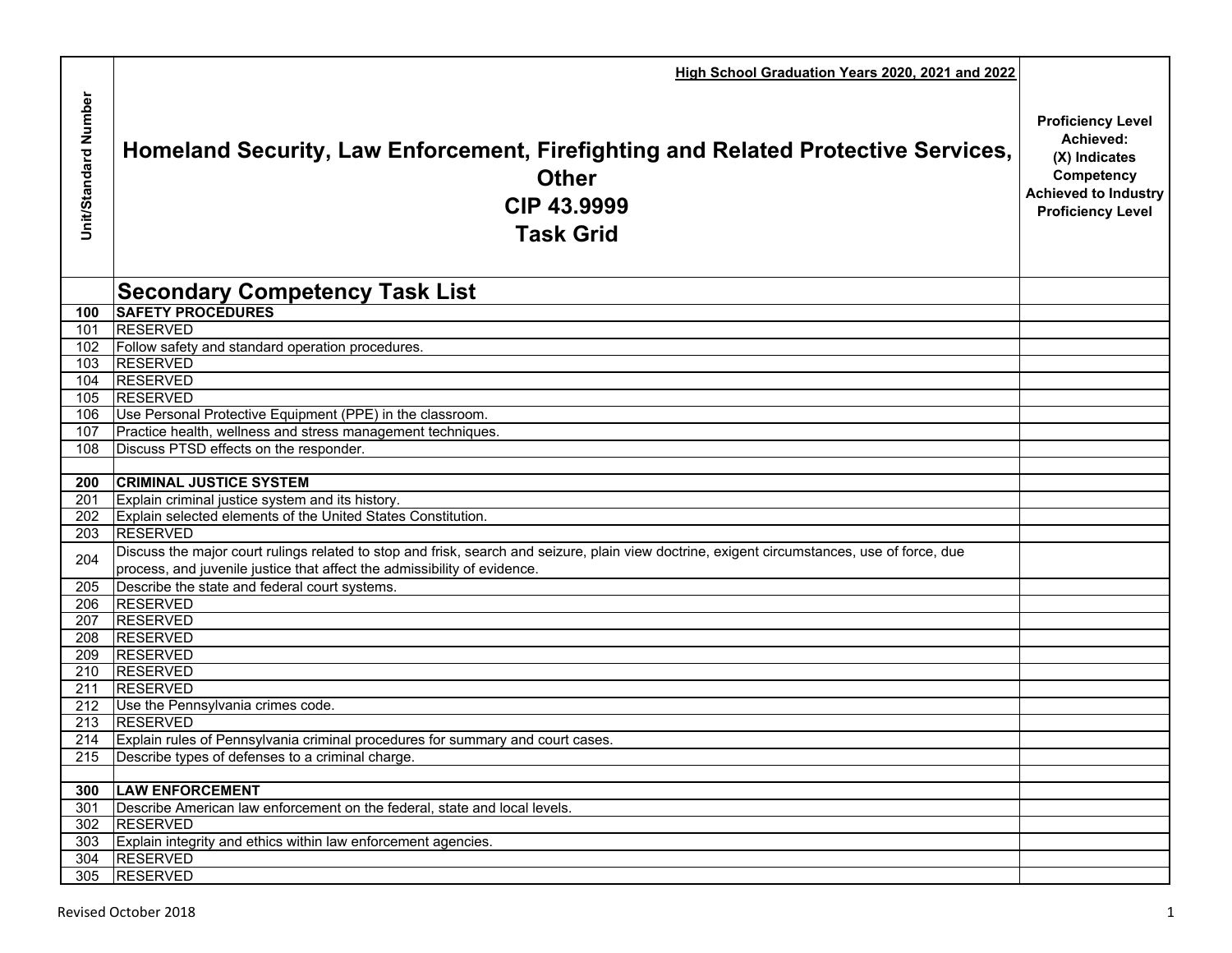|                      | High School Graduation Years 2020, 2021 and 2022                                                                                     |                                                                                                                                 |
|----------------------|--------------------------------------------------------------------------------------------------------------------------------------|---------------------------------------------------------------------------------------------------------------------------------|
| Unit/Standard Number | Homeland Security, Law Enforcement, Firefighting and Related Protective Services,<br><b>Other</b><br>CIP 43,9999<br><b>Task Grid</b> | <b>Proficiency Level</b><br>Achieved:<br>(X) Indicates<br>Competency<br><b>Achieved to Industry</b><br><b>Proficiency Level</b> |
| 306                  | Research the education, training and recruitment process in law enforcement careers.                                                 |                                                                                                                                 |
| 307                  | <b>RESERVED</b>                                                                                                                      |                                                                                                                                 |
| 308                  | Define laws of arrest for all levels of offenses.                                                                                    |                                                                                                                                 |
| 309                  | Explain the use of force and the use of force continuum from command presence to lethal/non-lethal weapons.                          |                                                                                                                                 |
|                      |                                                                                                                                      |                                                                                                                                 |
| 400                  | <b>PRIVATE SECURITY MANAGEMENT</b>                                                                                                   |                                                                                                                                 |
| 401                  | Explain the history and role of private security.                                                                                    |                                                                                                                                 |
| 402                  | Explain asset protection, security and loss prevention.                                                                              |                                                                                                                                 |
| 403                  | <b>RESERVED</b>                                                                                                                      |                                                                                                                                 |
| 404                  | <b>RESERVED</b>                                                                                                                      |                                                                                                                                 |
| 405                  | <b>RESERVED</b>                                                                                                                      |                                                                                                                                 |
| 406                  | Practice patrols and fixed posts.                                                                                                    |                                                                                                                                 |
| 407                  | Explain physical security and crime prevention.                                                                                      |                                                                                                                                 |
| 408                  | <b>RESERVED</b>                                                                                                                      |                                                                                                                                 |
| 409<br>410           | <b>RESERVED</b><br><b>RESERVED</b>                                                                                                   |                                                                                                                                 |
| 411                  | <b>RESERVED</b>                                                                                                                      |                                                                                                                                 |
| 412                  | Respond to emergency situations and procedures.                                                                                      |                                                                                                                                 |
| 413                  | Identify threats and mitigating techniques.                                                                                          |                                                                                                                                 |
| 414                  | <b>RESERVED</b>                                                                                                                      |                                                                                                                                 |
| 415                  | <b>RESERVED</b>                                                                                                                      |                                                                                                                                 |
| 416                  | <b>RESERVED</b>                                                                                                                      |                                                                                                                                 |
|                      |                                                                                                                                      |                                                                                                                                 |
| 500                  | <b>CORRECTIONS - ADULT AND JUVENILE SYSTEMS</b>                                                                                      |                                                                                                                                 |
| 501                  | Explain corrections, probation and parole.                                                                                           |                                                                                                                                 |
| 502                  | <b>RESERVED</b>                                                                                                                      |                                                                                                                                 |
| 503                  | <b>RESERVED</b>                                                                                                                      |                                                                                                                                 |
| 504                  | <b>RESERVED</b>                                                                                                                      |                                                                                                                                 |
| 505                  | <b>RESERVED</b>                                                                                                                      |                                                                                                                                 |
| 506                  | Explain the history and function of the juvenile justice system.                                                                     |                                                                                                                                 |
| 507                  | <b>RESERVED</b>                                                                                                                      |                                                                                                                                 |
| 508                  | <b>RESERVED</b>                                                                                                                      |                                                                                                                                 |
| 509                  | Compare and contrast the juvenile justice system and the adult system of justice.                                                    |                                                                                                                                 |
| 510                  | Compare and contrast jails and prisons.                                                                                              |                                                                                                                                 |
| 511                  | Demonstrate skills needed to supervise inmates.                                                                                      |                                                                                                                                 |
| 512                  | Explain prison life and special populations.                                                                                         |                                                                                                                                 |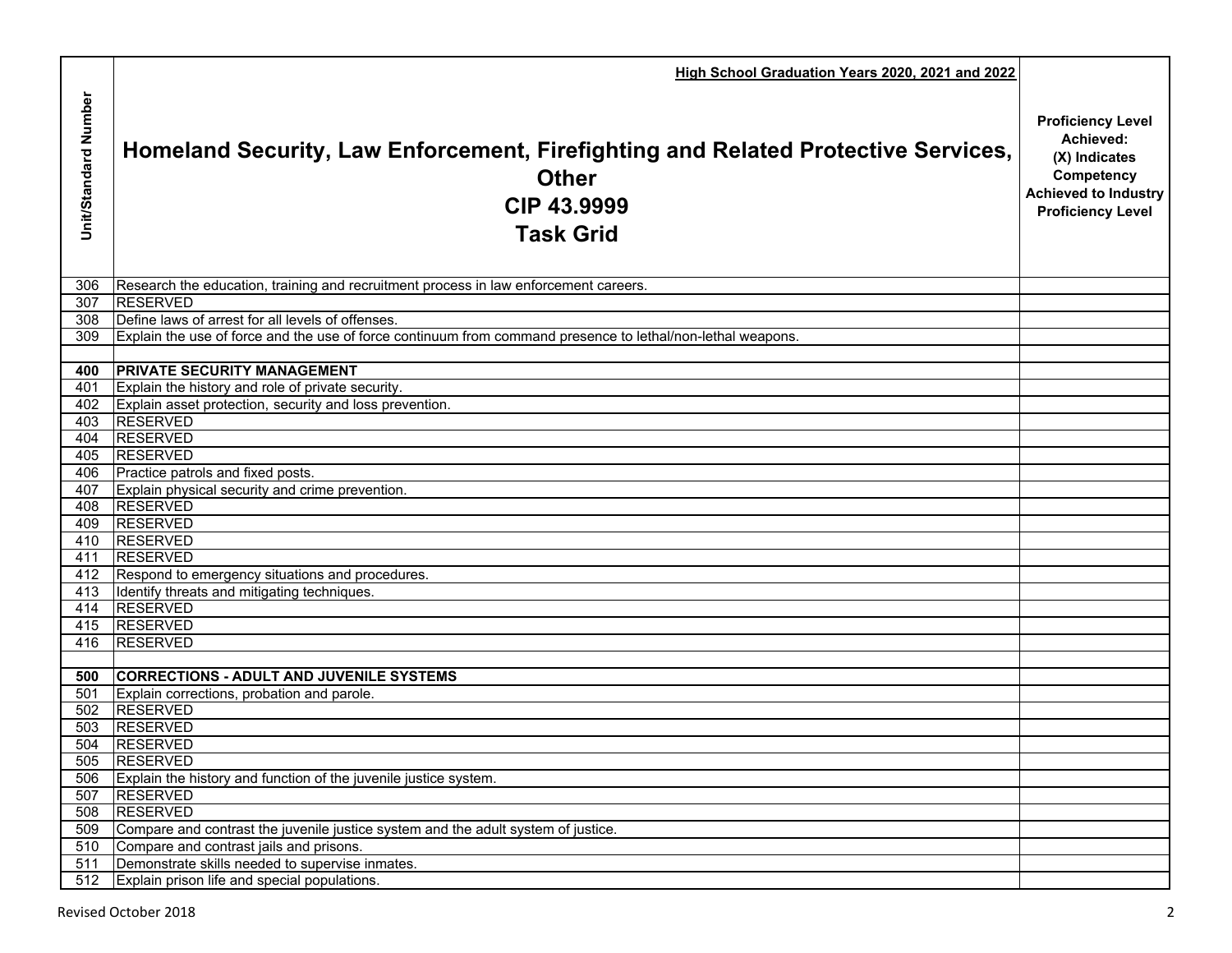|                      | High School Graduation Years 2020, 2021 and 2022                                                                                     |                                                                                                                                 |
|----------------------|--------------------------------------------------------------------------------------------------------------------------------------|---------------------------------------------------------------------------------------------------------------------------------|
| Unit/Standard Number | Homeland Security, Law Enforcement, Firefighting and Related Protective Services,<br><b>Other</b><br>CIP 43.9999<br><b>Task Grid</b> | <b>Proficiency Level</b><br>Achieved:<br>(X) Indicates<br>Competency<br><b>Achieved to Industry</b><br><b>Proficiency Level</b> |
|                      |                                                                                                                                      |                                                                                                                                 |
| 600                  | <b>RESERVED</b><br><b>RESERVED</b>                                                                                                   |                                                                                                                                 |
| 601<br>602           | <b>RESERVED</b>                                                                                                                      |                                                                                                                                 |
| 603                  | <b>RESERVED</b>                                                                                                                      |                                                                                                                                 |
| 604                  | <b>RESERVED</b>                                                                                                                      |                                                                                                                                 |
| 605                  | <b>RESERVED</b>                                                                                                                      |                                                                                                                                 |
| 606                  | <b>RESERVED</b>                                                                                                                      |                                                                                                                                 |
| 607                  | <b>RESERVED</b>                                                                                                                      |                                                                                                                                 |
| 608                  | <b>RESERVED</b>                                                                                                                      |                                                                                                                                 |
| 609                  | RESERVED                                                                                                                             |                                                                                                                                 |
| 610                  | <b>RESERVED</b>                                                                                                                      |                                                                                                                                 |
| 611                  | <b>RESERVED</b>                                                                                                                      |                                                                                                                                 |
|                      |                                                                                                                                      |                                                                                                                                 |
| 700                  | <b>HOMELAND SECURITY</b>                                                                                                             |                                                                                                                                 |
| 701                  | <b>RESERVED</b>                                                                                                                      |                                                                                                                                 |
| 702                  | <b>RESERVED</b>                                                                                                                      |                                                                                                                                 |
| 703                  | <b>RESERVED</b>                                                                                                                      |                                                                                                                                 |
| 704                  | Explain the United States Department of Homeland Security and its components.                                                        |                                                                                                                                 |
| 705                  | Explain the evolution of terrorism.                                                                                                  |                                                                                                                                 |
| 706                  | Explain the USA Patriot Act and USA Freedom Act.<br><b>RESERVED</b>                                                                  |                                                                                                                                 |
| 707<br>708           | <b>RESERVED</b>                                                                                                                      |                                                                                                                                 |
|                      |                                                                                                                                      |                                                                                                                                 |
| 800                  | <b>COMMUNICATIONS</b>                                                                                                                |                                                                                                                                 |
| 801                  | Use the NATO phonetic alphabet.                                                                                                      |                                                                                                                                 |
| 802                  | Use navigational techniques.                                                                                                         |                                                                                                                                 |
| 803                  | Use communication devices and radio procedures                                                                                       |                                                                                                                                 |
| 804                  | Complete industry appropriate incident reporting forms.                                                                              |                                                                                                                                 |
| 805                  | <b>RESERVED</b>                                                                                                                      |                                                                                                                                 |
| 806                  | <b>RESERVED</b>                                                                                                                      |                                                                                                                                 |
|                      |                                                                                                                                      |                                                                                                                                 |
| 900                  | <b>INCIDENT COMMAND SYSTEM</b>                                                                                                       |                                                                                                                                 |
| 901                  | <b>RESERVED</b>                                                                                                                      |                                                                                                                                 |
| 902                  | Complete IS 100 - Introduction to ICS.                                                                                               |                                                                                                                                 |
| 903                  | Complete IS 200 - ICS for Single Resources and Initial Action Incidents.                                                             |                                                                                                                                 |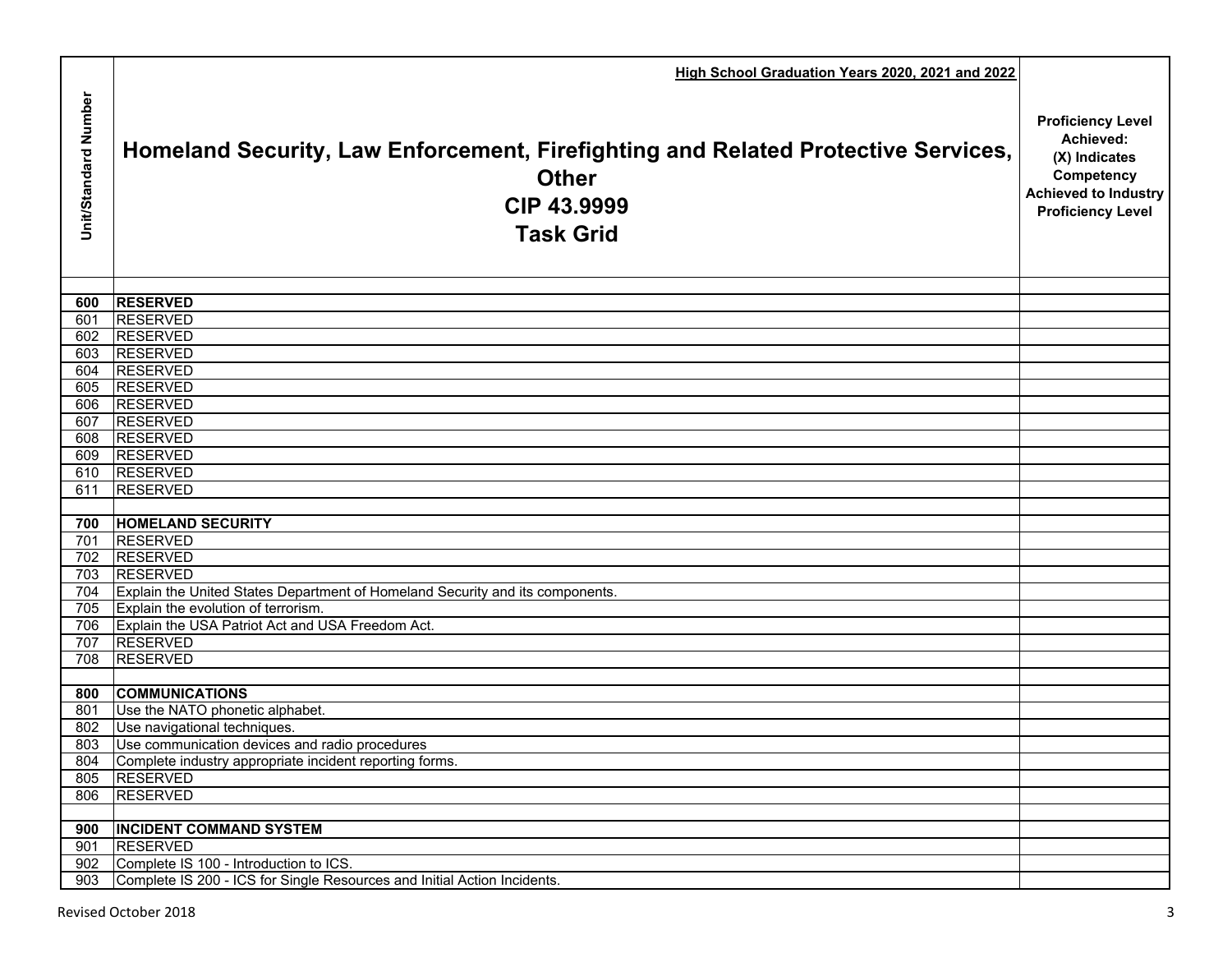|                      | High School Graduation Years 2020, 2021 and 2022                                                                                     |                                                                                                                                 |
|----------------------|--------------------------------------------------------------------------------------------------------------------------------------|---------------------------------------------------------------------------------------------------------------------------------|
| Unit/Standard Number | Homeland Security, Law Enforcement, Firefighting and Related Protective Services,<br><b>Other</b><br>CIP 43.9999<br><b>Task Grid</b> | <b>Proficiency Level</b><br>Achieved:<br>(X) Indicates<br>Competency<br><b>Achieved to Industry</b><br><b>Proficiency Level</b> |
| 904                  | Complete IS 700 - Introduction to National Incident Management System.                                                               |                                                                                                                                 |
| 905                  | Complete IS 800 - Introduction to National Response Framework.                                                                       |                                                                                                                                 |
|                      |                                                                                                                                      |                                                                                                                                 |
|                      | 1000 RESERVED                                                                                                                        |                                                                                                                                 |
|                      | 1001 RESERVED                                                                                                                        |                                                                                                                                 |
|                      | 1002 RESERVED                                                                                                                        |                                                                                                                                 |
|                      | 1003 RESERVED<br>1004 RESERVED                                                                                                       |                                                                                                                                 |
|                      | 1005 RESERVED                                                                                                                        |                                                                                                                                 |
|                      |                                                                                                                                      |                                                                                                                                 |
|                      | 1100 PATROL DUTIES                                                                                                                   |                                                                                                                                 |
|                      | 1101 RESERVED                                                                                                                        |                                                                                                                                 |
|                      | 1102 Conduct suspect searches and use restraints.                                                                                    |                                                                                                                                 |
|                      | 1103 Conduct a custodial transport.                                                                                                  |                                                                                                                                 |
|                      | 1104 RESERVED                                                                                                                        |                                                                                                                                 |
|                      | 1105 Use the Pennsylvania vehicle code.                                                                                              |                                                                                                                                 |
|                      | 1106 Make vehicle stops.                                                                                                             |                                                                                                                                 |
|                      | 1107 RESERVED                                                                                                                        |                                                                                                                                 |
|                      | 1108 Conduct field sobriety testing.                                                                                                 |                                                                                                                                 |
|                      | 1109 Handle domestic disputes.                                                                                                       |                                                                                                                                 |
|                      | 1110 Explain community policing and crime prevention.                                                                                |                                                                                                                                 |
|                      | 1111 RESERVED                                                                                                                        |                                                                                                                                 |
|                      | 1112 Conduct building searches.                                                                                                      |                                                                                                                                 |
|                      | 1113 Recognize mental health, crisis intervention, and excited delirium issues/situations.<br>1114 RESERVED                          |                                                                                                                                 |
|                      | 1115 Conduct basic collision investigation.                                                                                          |                                                                                                                                 |
|                      | 1116 Manage and process a crime scene.                                                                                               |                                                                                                                                 |
|                      |                                                                                                                                      |                                                                                                                                 |
|                      | 1200 RESERVED                                                                                                                        |                                                                                                                                 |
|                      | 1201 RESERVED                                                                                                                        |                                                                                                                                 |
|                      | 1202 RESERVED                                                                                                                        |                                                                                                                                 |
|                      | 1203 RESERVED                                                                                                                        |                                                                                                                                 |
|                      | 1204 RESERVED                                                                                                                        |                                                                                                                                 |
|                      |                                                                                                                                      |                                                                                                                                 |
|                      | 1300 FIREFIGHTING                                                                                                                    |                                                                                                                                 |
| 1301                 | Discuss history of fire service.                                                                                                     |                                                                                                                                 |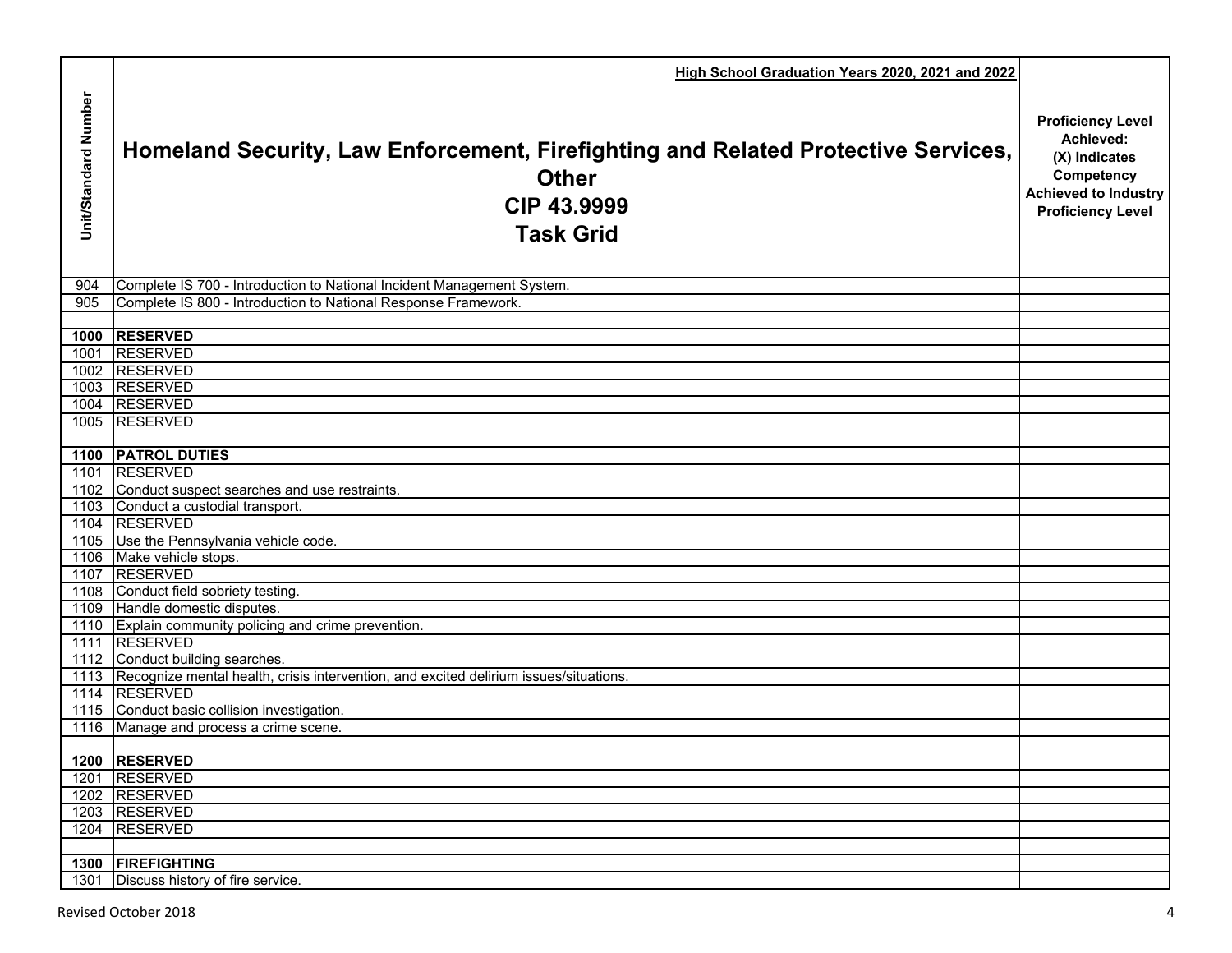|                      | High School Graduation Years 2020, 2021 and 2022                                                                                     |                                                                                                                                 |
|----------------------|--------------------------------------------------------------------------------------------------------------------------------------|---------------------------------------------------------------------------------------------------------------------------------|
| Unit/Standard Number | Homeland Security, Law Enforcement, Firefighting and Related Protective Services,<br><b>Other</b><br>CIP 43,9999<br><b>Task Grid</b> | <b>Proficiency Level</b><br>Achieved:<br>(X) Indicates<br>Competency<br><b>Achieved to Industry</b><br><b>Proficiency Level</b> |
| 1302                 | Discuss fire ground operations.                                                                                                      |                                                                                                                                 |
| 1303                 | Discuss fire fighter safety and health.                                                                                              |                                                                                                                                 |
|                      | 1304 Don and use firefighting Personal Protection Equipment (PPE).                                                                   |                                                                                                                                 |
|                      | 1305 RESERVED                                                                                                                        |                                                                                                                                 |
|                      | 1306 Demonstrate highway safety.                                                                                                     |                                                                                                                                 |
| 1307                 | Discuss fire behavior.                                                                                                               |                                                                                                                                 |
|                      | 1308 Demonstrate portable fire extinguishers.                                                                                        |                                                                                                                                 |
|                      | 1309 Demonstrate water supply.                                                                                                       |                                                                                                                                 |
|                      | 1310 Demonstrate fire hose and appliances.                                                                                           |                                                                                                                                 |
|                      | 1311 Demonstrate ropes and tie knots.                                                                                                |                                                                                                                                 |
|                      | 1312 RESERVED                                                                                                                        |                                                                                                                                 |
|                      | 1313 RESERVED                                                                                                                        |                                                                                                                                 |
|                      | 1314 Discuss types of fire protective systems.                                                                                       |                                                                                                                                 |
|                      | 1315 Discuss building construction as it relates to fire service.                                                                    |                                                                                                                                 |
|                      | 1316 Demonstrate the use of ground ladders.                                                                                          |                                                                                                                                 |
|                      | 1317 Discuss forcible entry.                                                                                                         |                                                                                                                                 |
|                      | 1318 Discuss fire prevention.                                                                                                        |                                                                                                                                 |
|                      | 1319 RESERVED                                                                                                                        |                                                                                                                                 |
|                      | 1320   Don, utilize and maintain Self Contained Breathing Apparatus (SCBA).                                                          |                                                                                                                                 |
|                      | 1321 Use nozzles and fire streams.                                                                                                   |                                                                                                                                 |
|                      | 1322 Perform rescue procedures and extrication.                                                                                      |                                                                                                                                 |
|                      | 1323 Discuss ventilation.                                                                                                            |                                                                                                                                 |
|                      | 1324 Discuss fire suppression.                                                                                                       |                                                                                                                                 |
|                      | 1325 Discuss salvage and overhaul.                                                                                                   |                                                                                                                                 |
|                      | 1326   Discuss scene preservation.                                                                                                   |                                                                                                                                 |
|                      | 1327   Discuss mayday procedures and fire fighter survival.                                                                          |                                                                                                                                 |
|                      | 1328 RESERVED                                                                                                                        |                                                                                                                                 |
|                      | 1329 RESERVED                                                                                                                        |                                                                                                                                 |
|                      | 1330 Discuss wildland firefighting.                                                                                                  |                                                                                                                                 |
|                      | 1331 Discuss the use of lighting equipment.                                                                                          |                                                                                                                                 |
|                      | 1332 Inspect and maintain firefighting equipment.                                                                                    |                                                                                                                                 |
|                      | 1333 Discuss pre-incident planning.                                                                                                  |                                                                                                                                 |
|                      | 1334 Discuss the use of firefighting foam.                                                                                           |                                                                                                                                 |
|                      |                                                                                                                                      |                                                                                                                                 |
| 1400                 | <b>EMERGENCY MEDICAL SERVICES (EMS)</b>                                                                                              |                                                                                                                                 |
| 1401                 | Discuss the EMS system.                                                                                                              |                                                                                                                                 |